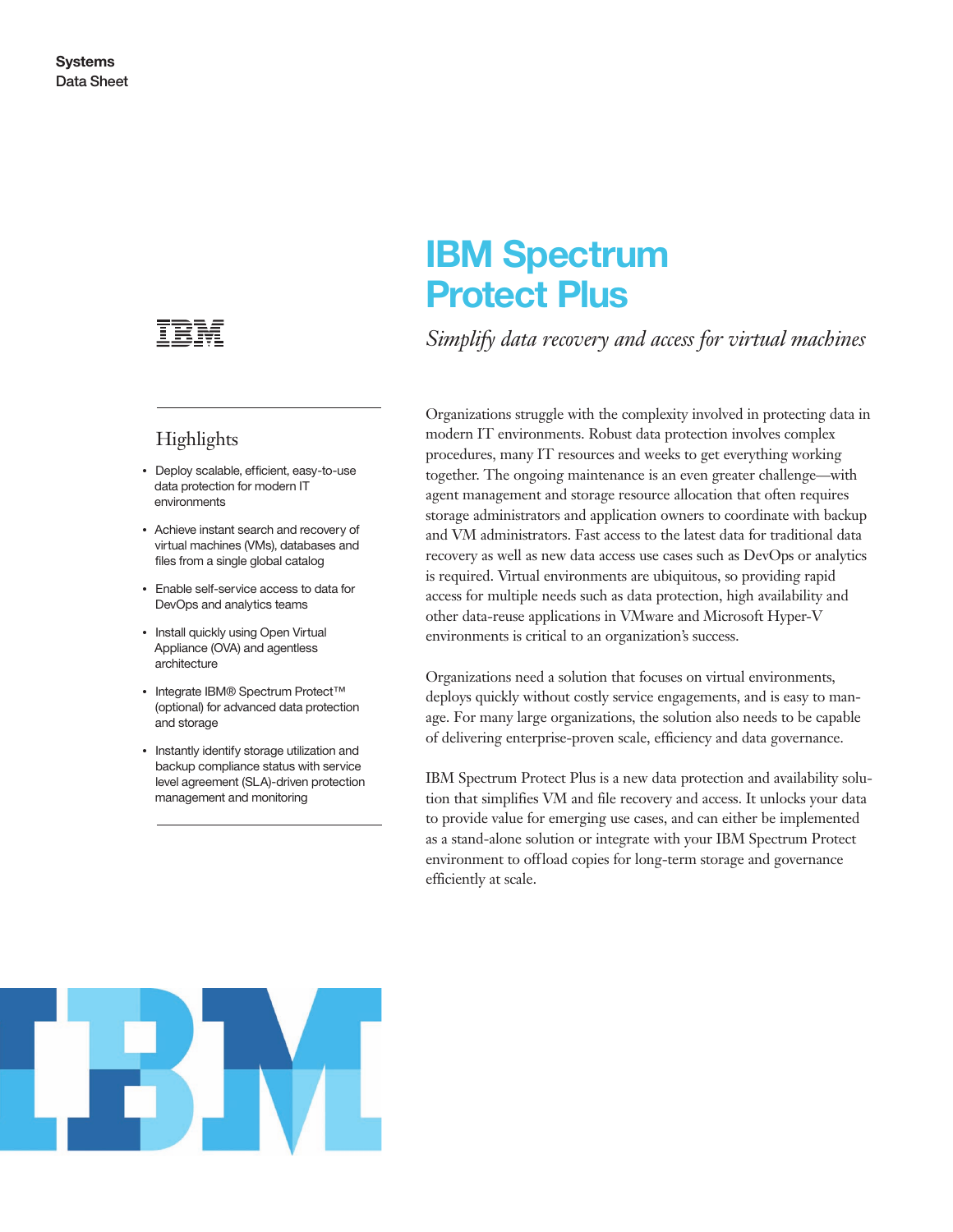

IBM Spectrum Protect Plus provides administrators with an easy-to-use dashboard of actionable information about backup status and options.

#### Protect everything efficiently and easily

IBM Spectrum Protect Plus leverages the data protection application programming interfaces (APIs) and data copy technology from your hypervisors to efficiently create application data snapshots, for improved recovery point objectives (RPOs). This solution creates and maintains a global catalog of all copies of VMs and files under protection, enabling an administrator to

see what is protected—and more importantly, what isn't. When the need to recover arises, this catalog enables administrators to quickly search for and identify what they want to recover instead of browsing through hundreds of objects and recovery points. IBM Spectrum Protect Plus enables instant access and restore from the catalog so that an administrator can restore the organization's operations in a matter of minutes.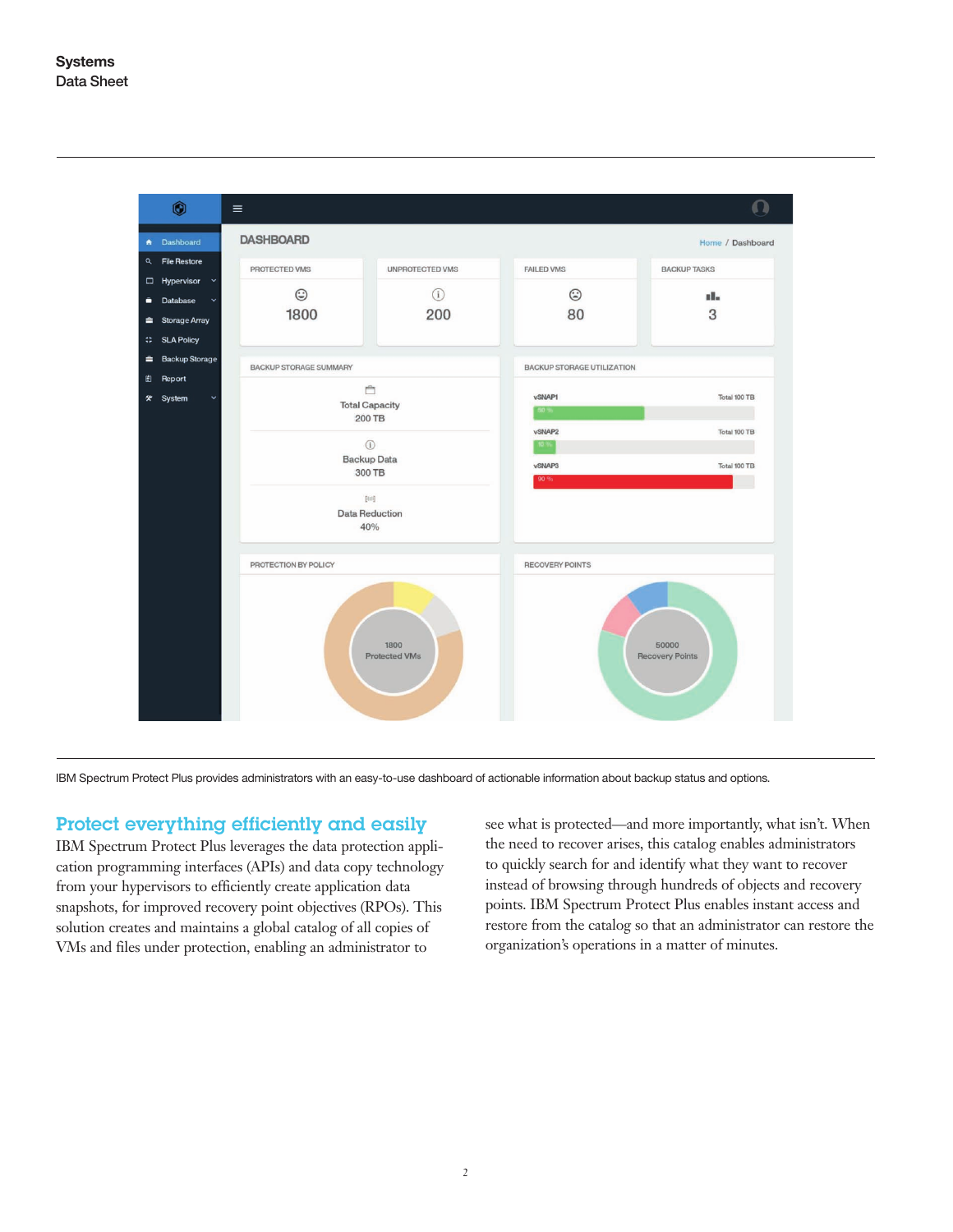With IBM Spectrum Protect Plus, vital data is kept accessible with a flexible, cost-efficient solution that fits an organization's virtual environment. The solution provides visibility, insight and control into the data throughout the storage environment. It provides robust backups with granular RPOs and low recovery time objective (RTOs) in mind. Thoughtful user interfaces simplify management, and policy-driven controls enable an administrator to institute and maintain organization-wide standards for data protection and availability.

IBM Spectrum Protect Plus has integration with IBM Spectrum Protect, which enables administrators to seamlessly create a data copy that is off-loaded to one of the most scalable and efficient enterprise backup solutions available. Recommended for storing long-term backup copies, IBM Spectrum Protect can apply efficiency and scale-enabling technologies such as "incremental forever" backup methodology, deduplication, compression and encryption. IBM Spectrum Protect also facilitates seamless transport to and from many different storage architectures, including on-premises disk and tape, and private, public or hybrid cloud environments.

#### Unlock value from backup data

IBM Spectrum Protect Plus is more than just a backup solution. You can use it to derive real business value from your backup data. With this solution, you can quickly and easily spin up virtual machines or mount Virtual Machine Disk files (VMDKs) based on read-write clones. These can then be used for any situation where users need access to data. Examples of this are test-dev, reporting and analytics. Because IBM Spectrum Protect Plus is also enabled with a representational state transfer (REST)ful API, it can even be used as part of a DevOps workflow, helping to enhance modern, automated software development processes.

Role-based access via self-service portal allows non-backup staff such as database teams and application teams to manage backup, recovery and data access tasks, reducing the workload on IT staff. Administrators can use predefined roles to limit the access individuals have. For example, a backup administrator may be given full access while an application owner may only be able to access copies of specific data sets.

### Easy setup and operation

IBM Spectrum Protect Plus deploys in minutes. Once in place, it builds a catalog of the organization's VMs and files within protected VMs. It does this using the data-protection APIs present in virtual environments and applications, eliminating the need for backup agents. Rapid deployment as an OVA image and easy configuration of backup target, agentless architecture and pre-configured SLAs mean that IBM Spectrum Protect Plus can begin protecting virtual environments in less than an hour, making this an easy-to- deploy VM data protection solution.

**API-based management** enables administrators to integrate backup and copy processes with scripts and third-party tools typically used for automation or cloud deployments. As new use cases emerge for backup data, this integration method can help ensure that an organization's data protection solution will address these evolving needs.